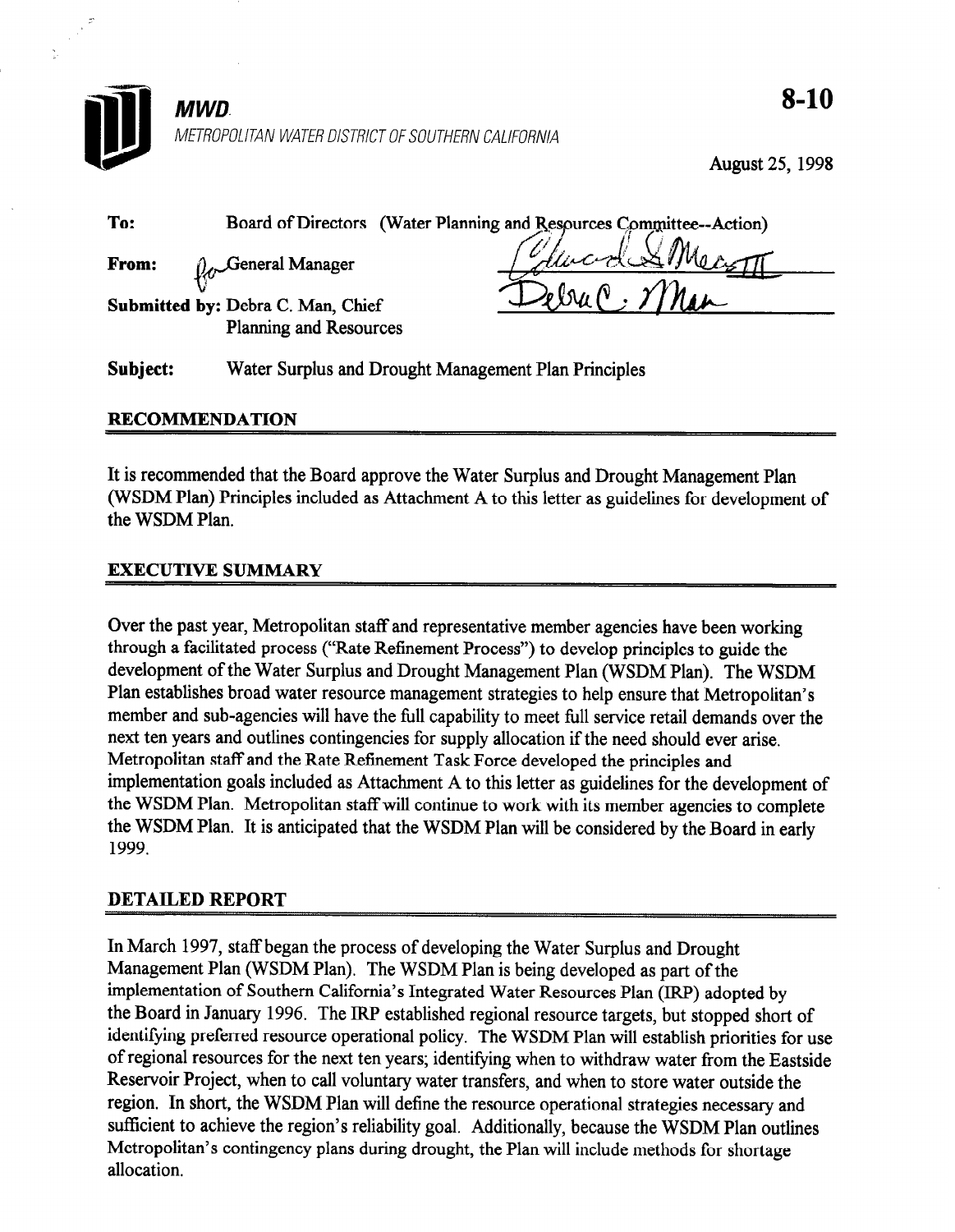$\mathbb{R}^2$ 

 $\frac{1}{2}$ 

In July 1997, staff began working with the Rate Refinement Task Force to develop the WSDM Plan. This effort resulted in an Issue Paper, which was provided to the Board during its retreat in October 1997. This effort also yielded proposed principles and implementation goals, submitted here as Attachment A for the Board's approval. Staff is continuing its work with the Rate Refinement Task Force to develop a Draft WSDM Plan and anticipates completing the Plan in early 1999.

TBjpa o:\clustr10\mmshared\board\tbwsdmsept.doc

Attachment